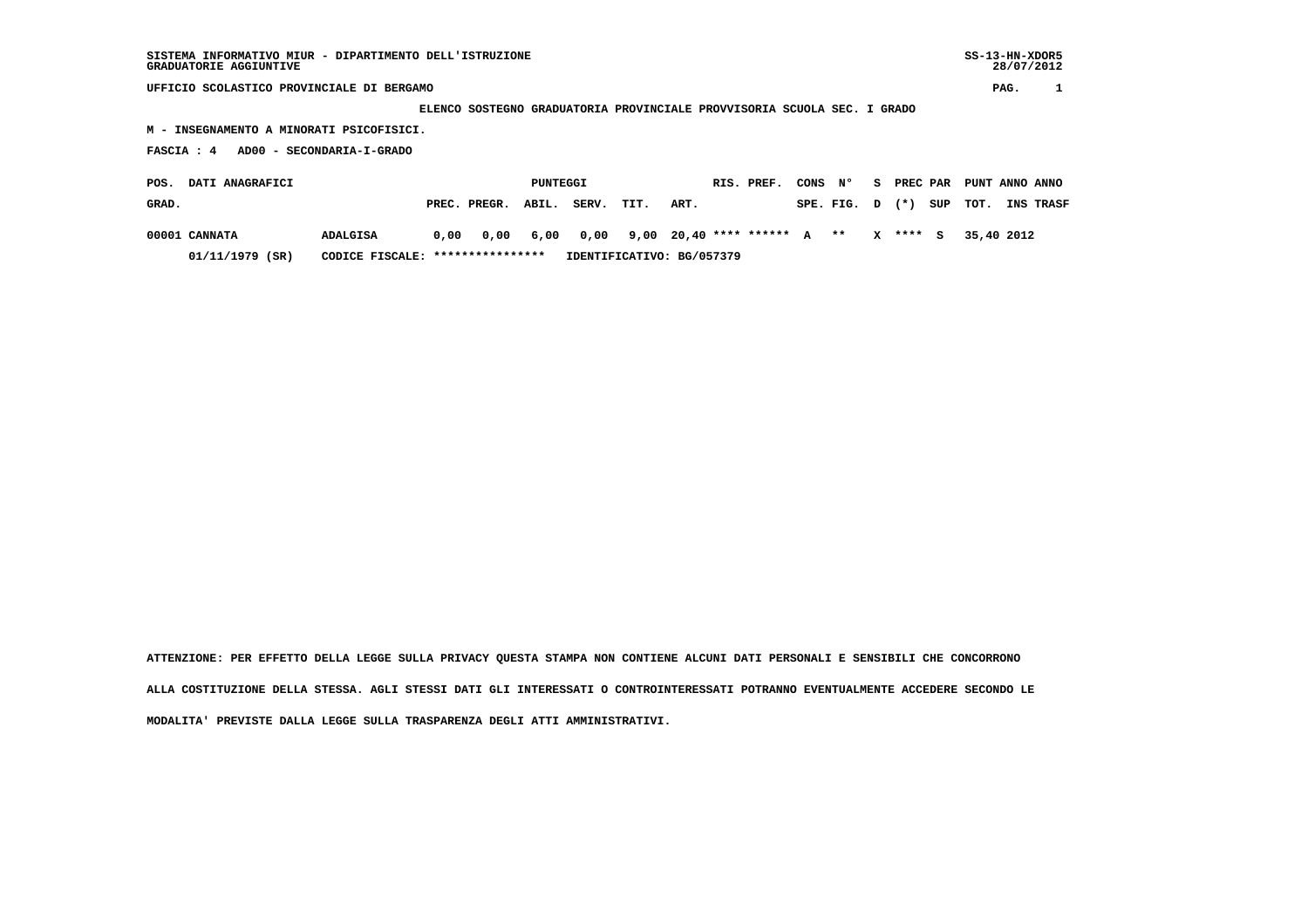**UFFICIO SCOLASTICO PROVINCIALE DI BERGAMO PAG. 2**

 **ELENCO SOSTEGNO GRADUATORIA PROVINCIALE PROVVISORIA SCUOLA SEC. I GRADO**

 **M - INSEGNAMENTO A MINORATI PSICOFISICI.**

 **FASCIA : 4 AD00 - SECONDARIA-I-GRADO**

| POS.<br><b>DATI ANAGRAFICI</b> |                                                       |       |  | PUNTEGGI                                                      |  |       |                           |      |  | RIS. PREF. | CONS N° |                     |  | S PREC PAR PUNT ANNO ANNO |                  |
|--------------------------------|-------------------------------------------------------|-------|--|---------------------------------------------------------------|--|-------|---------------------------|------|--|------------|---------|---------------------|--|---------------------------|------------------|
| GRAD.                          |                                                       |       |  | PREC. PREGR. ABIL.                                            |  | SERV. | TIT.                      | ART. |  |            |         | SPE. FIG. D (*) SUP |  | TOT.                      | <b>INS TRASF</b> |
|                                | 00002 ZOCCHI                                          | MARIA |  | $0,00$ $0,00$ $6,00$ $27,00$ $24,00$ $58,00$ **** ****** B ** |  |       |                           |      |  |            |         |                     |  | **** S 115,00 2012        |                  |
|                                | $18/04/1980$ (NA)<br>CODICE FISCALE: **************** |       |  |                                                               |  |       | IDENTIFICATIVO: BG/044349 |      |  |            |         |                     |  |                           |                  |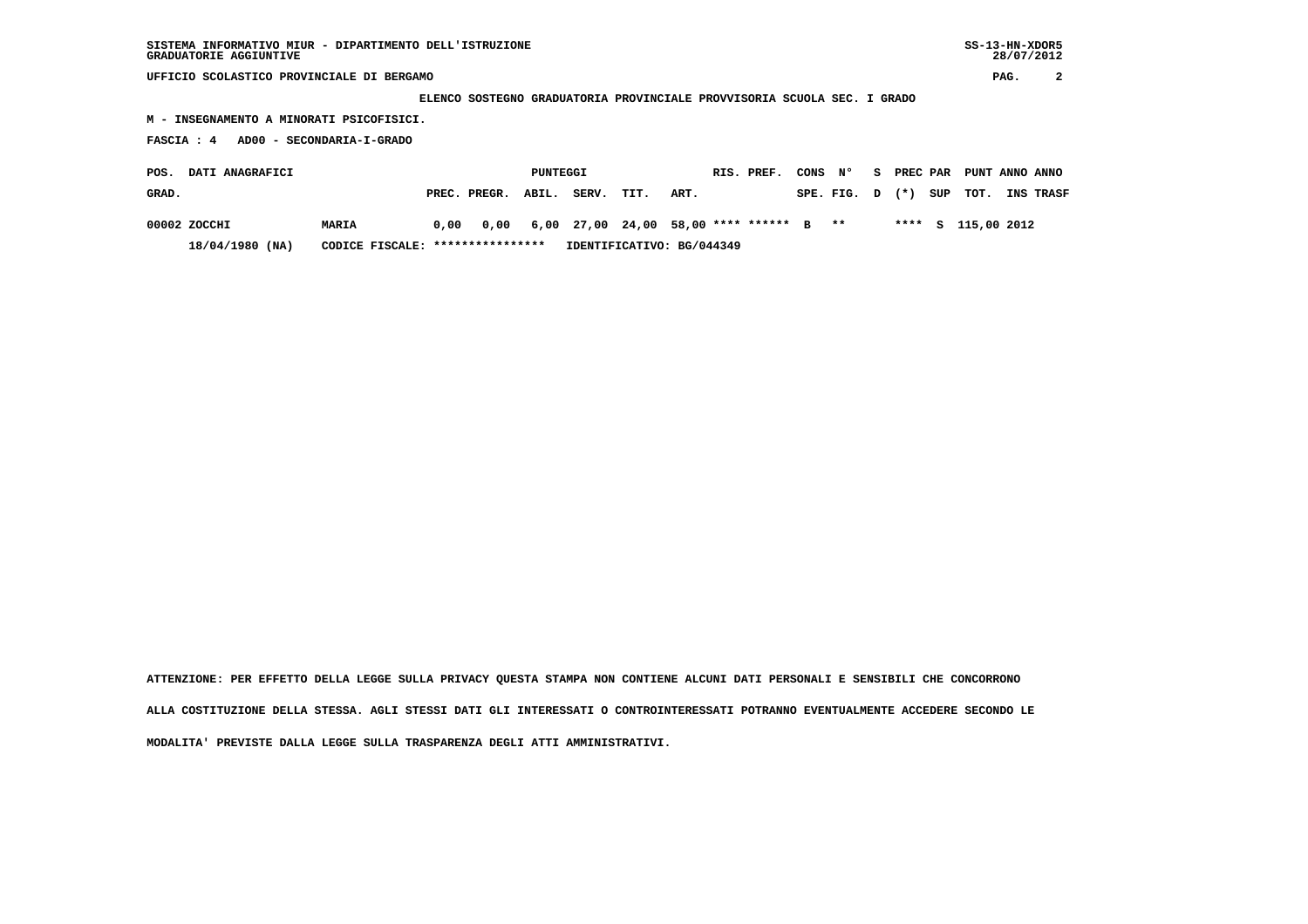**UFFICIO SCOLASTICO PROVINCIALE DI BERGAMO PAG. 3**

 **ELENCO SOSTEGNO GRADUATORIA PROVINCIALE PROVVISORIA SCUOLA SEC. I GRADO**

 **N - INSEGNAMENTO A MINORATI DELLA VISTA.**

 **FASCIA : 4 AD00 - SECONDARIA-I-GRADO**

| POS.  | <b>DATI ANAGRAFICI</b> |                                  |  |                                                                      |  | PUNTEGGI<br>RIS. PREF. |  |                           |  |  | CONS N° |  |  | S PREC PAR PUNT ANNO ANNO          |  |
|-------|------------------------|----------------------------------|--|----------------------------------------------------------------------|--|------------------------|--|---------------------------|--|--|---------|--|--|------------------------------------|--|
| GRAD. |                        |                                  |  | PREC. PREGR. ABIL.                                                   |  | SERV. TIT.             |  | ART.                      |  |  |         |  |  | SPE. FIG. D (*) SUP TOT. INS TRASF |  |
|       | 00001 CANNATA          | ADALGISA                         |  | $0.00$ $0.00$ $6.00$ $0.00$ $9.00$ $20.40$ **** ****** A ** X **** S |  |                        |  |                           |  |  |         |  |  | 35,40 2012                         |  |
|       | $01/11/1979$ (SR)      | CODICE FISCALE: **************** |  |                                                                      |  |                        |  | IDENTIFICATIVO: BG/057379 |  |  |         |  |  |                                    |  |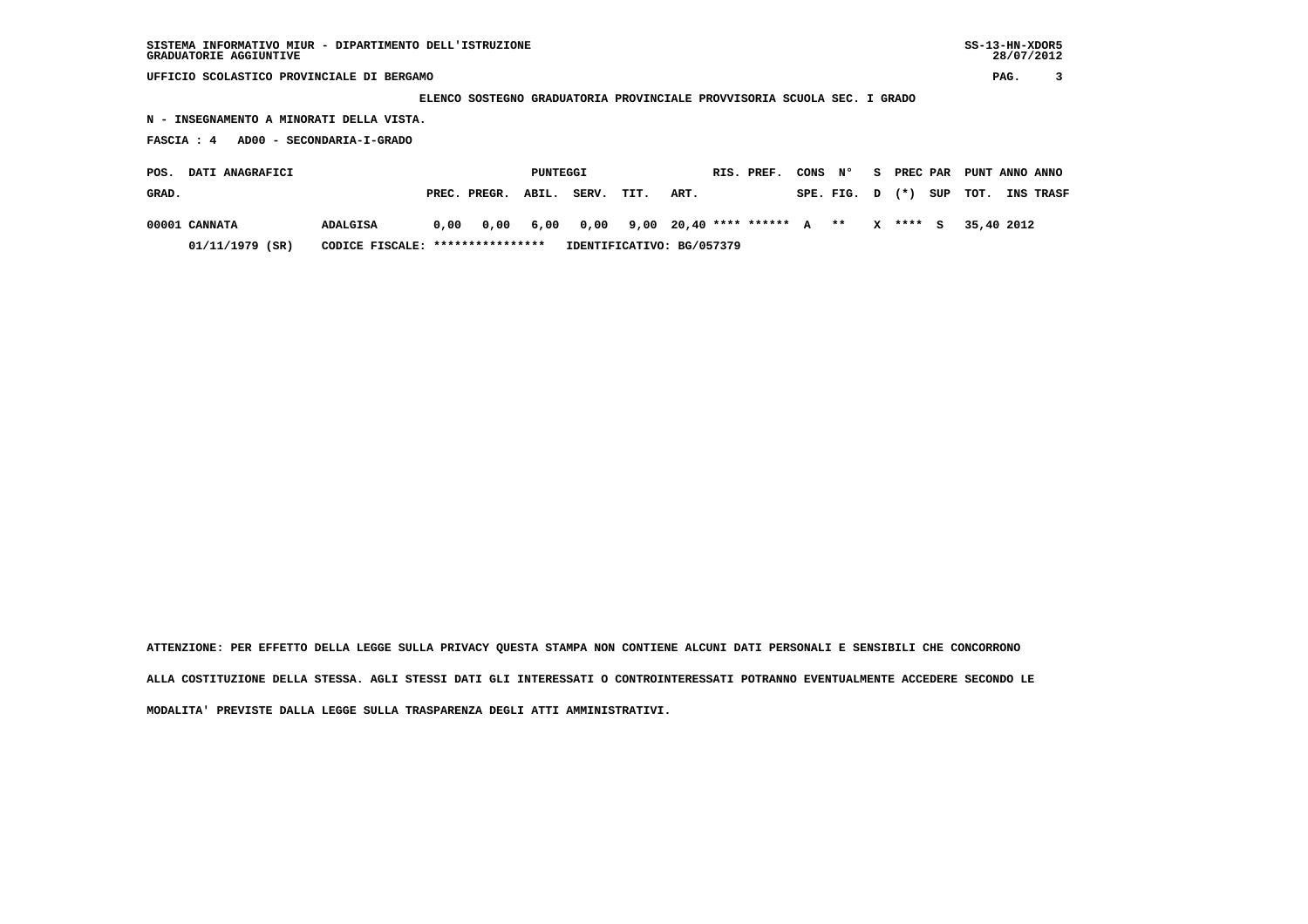**UFFICIO SCOLASTICO PROVINCIALE DI BERGAMO PAG. 4**

 **ELENCO SOSTEGNO GRADUATORIA PROVINCIALE PROVVISORIA SCUOLA SEC. I GRADO**

 **N - INSEGNAMENTO A MINORATI DELLA VISTA.**

 **FASCIA : 4 AD00 - SECONDARIA-I-GRADO**

| <b>DATI ANAGRAFICI</b><br>POS. |                                                       |       |  | PUNTEGGI                                                      |  |            |                           |      |  | RIS. PREF. | CONS N° |                      |  | S PREC PAR PUNT ANNO ANNO |                  |
|--------------------------------|-------------------------------------------------------|-------|--|---------------------------------------------------------------|--|------------|---------------------------|------|--|------------|---------|----------------------|--|---------------------------|------------------|
| GRAD.                          |                                                       |       |  | PREC. PREGR. ABIL.                                            |  | SERV. TIT. |                           | ART. |  |            |         | $SPE.FIG. D (*) SUP$ |  | TOT.                      | <b>INS TRASF</b> |
|                                | 00002 ZOCCHI                                          | MARIA |  | $0.00$ $0.00$ $6.00$ $27.00$ $24.00$ $58.00$ **** ****** B ** |  |            |                           |      |  |            |         |                      |  | **** S 115,00 2012        |                  |
|                                | CODICE FISCALE: ****************<br>$18/04/1980$ (NA) |       |  |                                                               |  |            | IDENTIFICATIVO: BG/044349 |      |  |            |         |                      |  |                           |                  |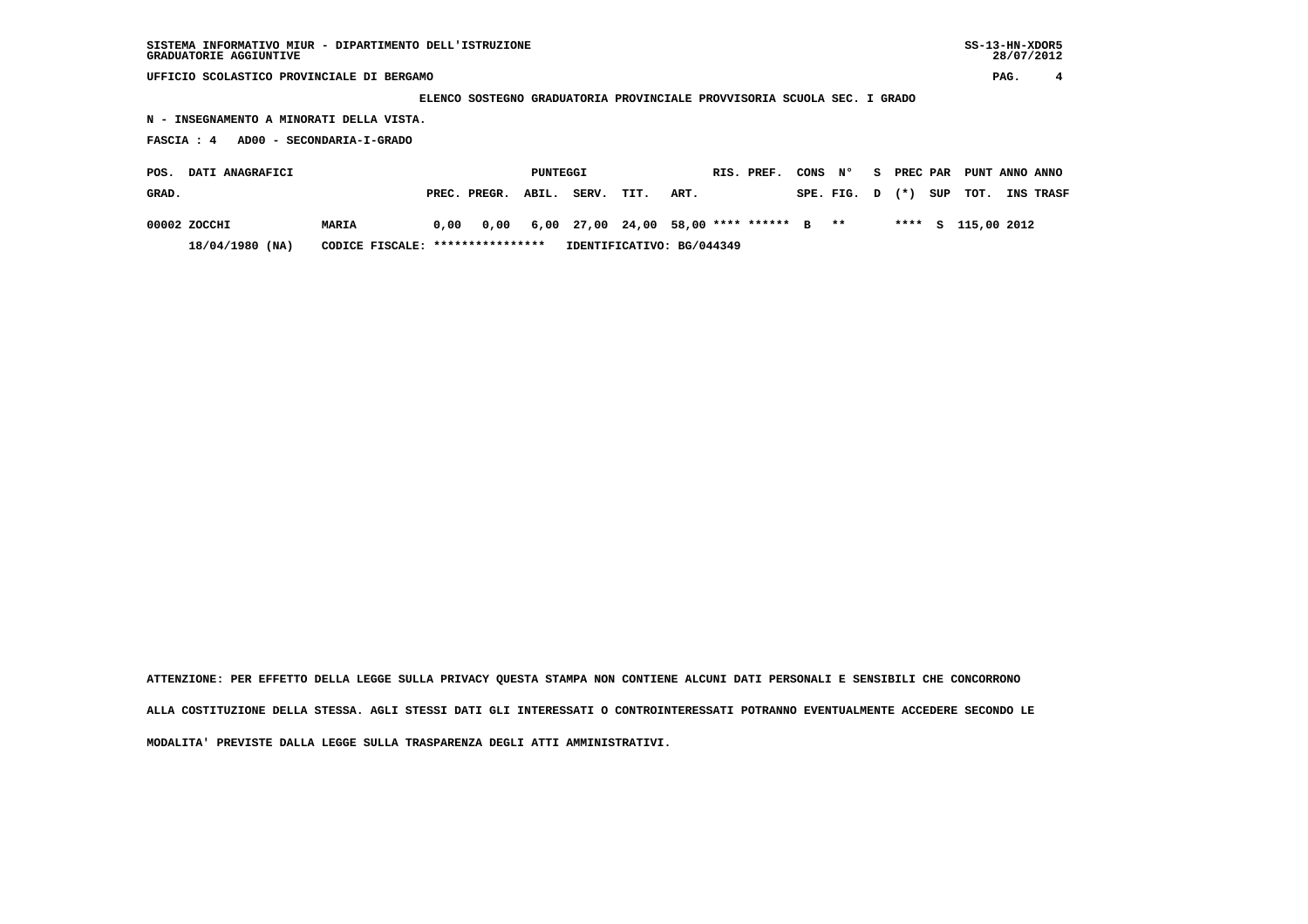**UFFICIO SCOLASTICO PROVINCIALE DI BERGAMO PAG. 5**

 **ELENCO SOSTEGNO GRADUATORIA PROVINCIALE PROVVISORIA SCUOLA SEC. I GRADO**

 **O - INSEGNAMENTO A MINORATI DELL'UDITO.**

 **FASCIA : 4 AD00 - SECONDARIA-I-GRADO**

| POS.  | <b>DATI ANAGRAFICI</b> | PUNTEGGI                         |                           |                                                             |  |            | RIS. PREF. |      |  |  |  | CONS N° |            | S PREC PAR PUNT ANNO ANNO |                  |
|-------|------------------------|----------------------------------|---------------------------|-------------------------------------------------------------|--|------------|------------|------|--|--|--|---------|------------|---------------------------|------------------|
| GRAD. |                        |                                  |                           | PREC. PREGR. ABIL.                                          |  | SERV. TIT. |            | ART. |  |  |  |         |            | $SPE.FIG. D (*) SUP TOT.$ | <b>INS TRASF</b> |
|       | 00001 CANNATA          | ADALGISA                         |                           | $0,00$ $0,00$ $6,00$ $0,00$ $9,00$ $20,40$ **** ****** A ** |  |            |            |      |  |  |  |         | $X$ **** S | 35,40 2012                |                  |
|       | $01/11/1979$ (SR)      | CODICE FISCALE: **************** | IDENTIFICATIVO: BG/057379 |                                                             |  |            |            |      |  |  |  |         |            |                           |                  |